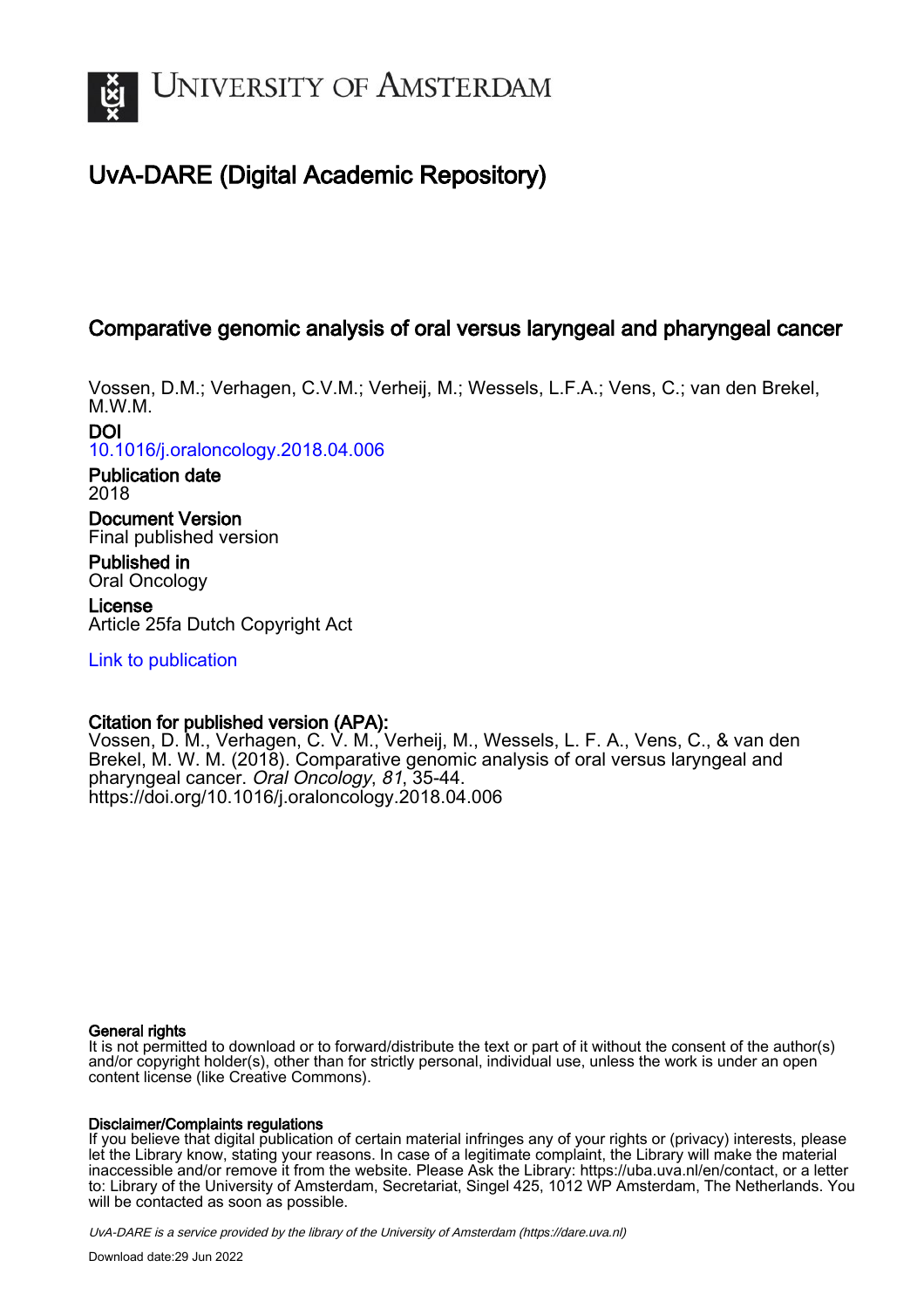Contents lists available at [ScienceDirect](http://www.sciencedirect.com/science/journal/13688375)

# Oral Oncology

journal homepage: [www.elsevier.com/locate/oraloncology](https://www.elsevier.com/locate/oraloncology)

# Comparative genomic analysis of oral versus laryngeal and pharyngeal cancer

David M. Vossen<sup>[a,](#page-1-0)[b](#page-1-1)</sup>, C[a](#page-1-0)roline V.M. Verhagen<sup>a[,b](#page-1-1)</sup>, Mar[c](#page-1-2)el Verheij<sup>a,c</sup>, Lo[d](#page-1-3)ewyk F.A. Wessels<sup>d[,e](#page-1-4)</sup>, Conchit[a](#page-1-0) Vens<sup>a[,c,](#page-1-2)\*</sup>, Michiel W.M. van den Brekel<sup>[b,](#page-1-1)[f,](#page-1-6)[g,](#page-1-7)\*</sup>

<span id="page-1-0"></span><sup>a</sup> Division of Cell Biology, The Netherlands Cancer Institute, Amsterdam, The Netherlands

<span id="page-1-1"></span><sup>b</sup> Department of Head and Neck Oncology and Surgery, The Netherlands Cancer Institute, Amsterdam, The Netherlands

<span id="page-1-2"></span>c Department of Radiation Oncology, The Netherlands Cancer Institute, Amsterdam, The Netherlands

<span id="page-1-3"></span><sup>d</sup> Division of Molecular Carcinogenesis, The Netherlands Cancer Institute, Amsterdam, The Netherlands

<span id="page-1-4"></span>e Department of EEMCS, Delft University of Technology, Delft, The Netherlands

<span id="page-1-6"></span>f Institute of Phonetic Sciences, University of Amsterdam, Amsterdam, The Netherlands

<span id="page-1-7"></span><sup>8</sup> Department of Oral and Maxillofacial Surgery, Academic Medical Center, Amsterdam, The Netherlands

# ARTICLE INFO

Keywords: Head and neck squamous cell carcinoma Oral cancer Laryngeal neoplasms Pharyngeal neoplasms Genomics DNA sequence analysis Mutation Homologous recombination Chemoradiotherapy General surgery

#### ABSTRACT

Objective: Locally advanced oral squamous cell carcinoma (OSCC) shows lower locoregional control and disease specific survival rates than laryngeal and pharyngeal squamous cell carcinoma (L/P-SCC) after definitive chemoradiotherapy treatment. Despite clinical factors, this can point towards a different tumor biology that could impact chemoradiotherapy response rates. This prompted us to compare the mutational profiles of OSCC with L/ P-SCC.

Methods: We performed target capture DNA sequencing on 111 HPV-negative HNSCC samples (NKI dataset), 55 oral and 56 laryngeal/pharyngeal, and identified somatic point mutations and copy number aberrations. We next expanded our analysis with 276 OSCC and 134 L/P-SCC sample data from The Cancer Genome Atlas (TCGA dataset). We focused our analyses on genes that are frequently mutated in HNSCC.

Results: The mutational profiles of OSCC and L/P-SCC showed many similarities. However, OSCC was significantly enriched for CASP8 (NKI: 15% vs 0%; TCGA: 17% vs 2%) and HRAS (TCGA: 10% vs 1%) mutations. LAMA2 (TCGA: 5% vs 19%) and NSD1 (TCGA: 7% vs 25%) mutations were enriched in L/P-SCC. Overall, we find that OSCC had fewer somatic point mutations and copy number aberrations than L/P-SCC. Interestingly, L/P-SCC scored higher in mutational and genomic scar signatures associated with homologous recombination DNA repair defects.

Conclusion: Despite showing a similar mutational profile, our comparative genomic analysis revealed distinctive features in OSCC and L/P-SCC. Some of these genes and cellular processes are likely to affect the cellular response to radiation or cisplatin. Genomic characterizations may guide or enable personalized treatment in the future.

#### Introduction

Definitive (chemo)radiotherapy (CRT) is a curative treatment option for inoperable, locally advanced oral squamous cell carcinoma (OSCC) [\[1\]](#page-9-0). However, it appears that definitive CRT in OSCC does not achieve similarly high locoregional control or disease specific survival rates as in laryngeal and pharyngeal squamous cell carcinoma (L/P-SCC) [\[2,3\].](#page-9-1) Current HNSCC treatment guidelines reflect this and L/P-SCC is preferably treated with definitive CRT and OSCC with surgery followed by postoperative radiotherapy with or without chemotherapy (S-PORT). Despite the influence of some clinical factors, the dissimilarity in outcome characteristics could be partly based on a different

<https://doi.org/10.1016/j.oraloncology.2018.04.006>

Received 24 December 2017; Received in revised form 28 March 2018; Accepted 7 April 2018 Available online 13 April 2018 1368-8375/ © 2018 Published by Elsevier Ltd.







Abbreviations: CNAs, copy number aberrations; CRT, chemoradiotherapy; FA, Fanconi anemia; HPV, human papillomavirus; HR, homologous recombination; HRD, Homologous Recombination Deficiency; L/P-SCC, laryngeal and pharyngeal squamous cell carcinoma; LST, Large Scale Transition; NtAI, Number of telomeric Allelic Imbalances; OSCC, oral squamous cell carcinoma; SPMs, somatic point mutations; S-PORT, surgery followed by postoperative radiotherapy with or without chemotherapy; TCGA, The Cancer Genome Atlas; TiTvs, transitions and transversions

<span id="page-1-5"></span><sup>⁎</sup> Corresponding authors at: Division of Cell Biology, The Netherlands Cancer Institute – Antoni van Leeuwenhoek (NKI-AVL), Plesmanlaan 121, 1066 CX Amsterdam, The Netherlands (C. Vens). Department of Head and Neck Surgery, The Netherlands Cancer Institute – Antoni van Leeuwenhoek (NKI-AVL), Plesmanlaan 121, 1066 CX Amsterdam, The Netherlands (M.W.M. van den Brekel).

E-mail addresses: [c.vens@nki.nl](mailto:c.vens@nki.nl) (C. Vens), [m.vd.brekel@nki.nl](mailto:m.vd.brekel@nki.nl) (M.W.M. van den Brekel).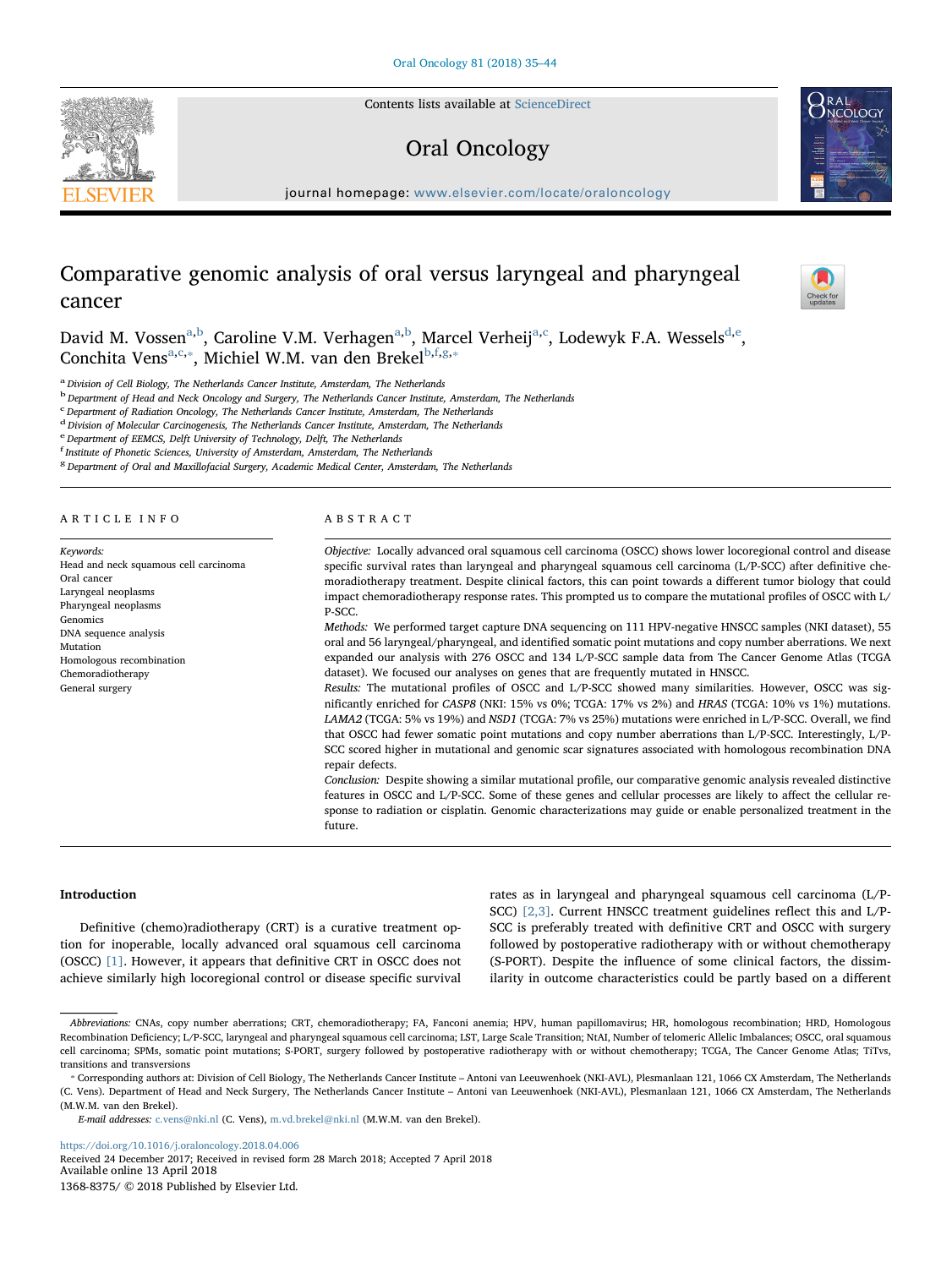tumor biology that consequently also impacts CRT response. This led us to question whether the mutational profiles of OSCC and L/P-SCC differ.

Outcomes following S-PORT and CRT are comparable in locally advanced L/P-SCC [3–[5\],](#page-9-2) with the exception of T4 L-SCCs [\[6\]](#page-9-3). Since CRT preserves the larynx, tongue and tonsils in most patients, it is the preferred treatment for L/P-SCC. In contrast, in locally advanced OSCC, worse outcomes have been reported following CRT in comparison to S-PORT [\[1,2,7](#page-9-0)–10]. It should be noted that mainly inoperable OSCCs are treated with CRT, hence impeding any strong conclusion on CRT efficacy in this tumor site. Yet, some studies on operable HNSCC point towards a different CRT response of OSCC and L/PSCC [\[2,9\].](#page-9-1) As variation in genetic makeup in OSCC and L/P-SCC could result in altered biology and thereby CRT response, we compared their mutational profiles.

Genomics studies have identified the genes that are frequently mutated in HNSCC. Some focused exclusively on (forms of) OSCC [11–[13\]](#page-9-4), others analyzed HNSCC cohorts that comprised multiple subsites as a single entity [14–[16\]](#page-9-5). A markedly different tumor biology was found by comparative genomics studies of HNSCC that focused on the differences between human papillomavirus (HPV)-positive and -negative oropharyngeal tumors [\[17,18\].](#page-10-0) Direct comparisons of the mutational profiles of OSCC and L/P-SCC have not yet been performed. Such an analysis could offer explanations for the difference in outcome of OSCC and L/P-SCC following CRT.

We therefore set out to investigate somatic point mutations (SPMs) and copy number aberrations (CNAs) in HPV-negative OSCC and L/P-SCC. We excluded HPV-positive tumors because these have a different genomic make-up, tumor biology and etiology. Specifically, we compared the total and gene-specific rates of SPMs and CNAs between OSCC and L/P-SCC. To this end we employed two datasets. The first dataset consists of targeted DNA sequencing data from 55 OSCC and 56 L/P-SCC tumor samples from our institute (NKI). The second dataset consists of 276 OSCC and 134 L/P-SCC samples, also HPV-negative, from The Cancer Genome Atlas (TCGA).

# Patients and methods

# Patients

We retrospectively analyzed fresh frozen pretreatment tumor samples from patients treated at our institute between 2001 and 2010. All patients gave informed consent to have biopsies stored in our tissue bank and used for scientific research. Only biopsies with at least 50% tumor cells as determined on H&E sections were selected for DNA extraction. Samples that were negative for HPV DNA, as determined by p16 staining, targeted DNA sequencing and PCR were included. Together 111 tumor samples ('NKI dataset'), of which 55 were OSCC (OSCC<sub>NKI</sub>) and 56 L/P-SCC (L/P-SCC<sub>NKI</sub>) were selected. Matched normal samples were unavailable for the majority of tumors and genomic analyses were therefore performed on tumor samples only. From the TCGA we collected data for all available HPV-negative OSCC  $(n = 276, \text{ OSC}_{TCGA})$  and HPV-negative L/P-SCC  $(n = 134, \text{ L/P}$ - $SCC<sub>TCGA</sub>$ ) samples. NKI and TCGA patient and tumor characteristics are described in [Table 1.](#page-3-0) Whereas the L/P-SCC<sub>NKI</sub> dataset consisted of hypoand oropharyngeal cancers, the  $L/P\text{-}SCC_{TCGA}$  dataset consisted mainly of laryngeal tumors ([Table 1\)](#page-3-0).

# Sequencing and bioinformatics protocol of NKI dataset

Details of the sequencing and bioinformatics protocols applied in the NKI dataset are specified in the Supplementary Methods [19–[27\]](#page-10-1). In short, we performed target capture DNA sequencing of 556 human genes (Supplementary Table 1). HPV gene baits, to capture HPV DNA in the samples, were included in order to determine the HPV status. We removed DNA sequence variants that were in any of three public SNP

databases [\[25](#page-10-2)–27] and classified the remaining variants as SPMs (listed in Supplementary Table 2). Homozygous deletions and focal amplifications were detected using the R package PureCN [\[22\]](#page-10-3).

#### The Cancer Genome Atlas data

We collected open access clinical, SPM and CNA data for the TCGA samples from the most recent available Firehose run (28-12-2016). SPMs of TCGA were detected by comparing whole exome sequencing data of tumors with their matched normal samples. For analyses of individual genes non-silent SPMs were selected. We included silent mutations for analyses on the total number of SPMs and the determination of transitions and transversions (TiTvs) rates. TiTvs were generated with the GenVisR package [\[28\]](#page-10-4). Through assessing the relative contribution of single-nucleotide polymorphism in a sample, a copy number profile can be generated using SNP array data [\[29,30\]](#page-10-5). CNAs were detected based on whole genome SNP6 arrays. These were available for the TCGA dataset [\[29,30\]](#page-10-5). From the gene level data, we selected CNAs that exceeded the chromosome arm aberrations in each sample. In TCGA data, these values are typically regarded as homozygous deletions and focal amplifications. We considered these CNAs to correspond best to those of the NKI dataset, because they both represent high amplitude CNAs. Furthermore, we performed an analysis to identify regions that were significantly amplified or deleted across all TCGA HNSCC samples. These were identified with the GISTIC2 algorithm [\[31\]](#page-10-6) and are part of the open access data. Genomic scar signature scores were available for 141/276 OSCC and 76/134 L/P-SCC samples from the supplementary data of [\[32\].](#page-10-7) The codes to reproduce all analyses on TCGA data are available at [https://github.com/dvossen/OSCC](https://github.com/dvossen/OSCC-versus-LPSCC)[versus-LPSCC](https://github.com/dvossen/OSCC-versus-LPSCC).

# Frequently mutated genes in HNSCC

Mutational profiles of OSCC and L/P-SCC tumors are based on a gene set of genes that are frequently mutated in HNSCC, as identified in [\[33\]](#page-10-8). These consisted of 168 genes with frequent SPMs ('genes<sub>SPM</sub>', Supplementary Table 3) and 25 genes with frequent CNAs ('genes<sub>CNA</sub>', Supplementary Table 4). To warrant a sufficient high statistical power, we limited our analyses to these genes. In addition, events will have to be frequent to explain a differential CRT response. In  $[33]$ , 'genes<sub>SPM</sub>' were identified by algorithms that select genes with more SPMs than expected by chance given various background mutation rates and processes. The 'genes<sub>CNA</sub>' came from regions frequently affected by focal CNAs in HNSCC [\[33\]](#page-10-8) and contain 25 genes that are annotated in the Cancer Gene Census [\[34\]](#page-10-9) (Supplementary Table 4). The NKI targeted sequencing efforts captured 27 out of these 168 'genes<sub>SPM</sub>' and 11 of the 25 'genes<sub>CNA</sub>' (Supplementary Tables 3 and 4). NKI dataset analyses are based on this subset of genes and TCGA data on all 'gen- $\text{es}_{\text{SPM}}'$  and 'genes<sub>CNA</sub>'.

# Statistical methods

Correlation coefficients refer to Spearman's rank correlation coefficient. We used Fisher's exact test to compare proportions between OSCC and L/P-SCC and the Wilcoxon rank-sum test to compare numerical variables. For the tests on the genes<sub>SPM</sub> and genes<sub>CNA</sub> we controlled the false discovery rate at 0.10 by correcting for multiple hypothesis testing with the Benjamini and Hochberg method. The corrected P-values are reported as Q-values. Error bars on proportions report the 95% confidence interval (Wilson score interval). We used a binomial mixed model to compare the proportion of each TiTv in OSCC and L/P-SCC, with subsite as a fixed and sample as a random effect. We used the log-rank test and Cox proportional hazards model to test for associations between clinical or genetic features and overall survival. All statistical analyses were performed in the R environment for statistical computing.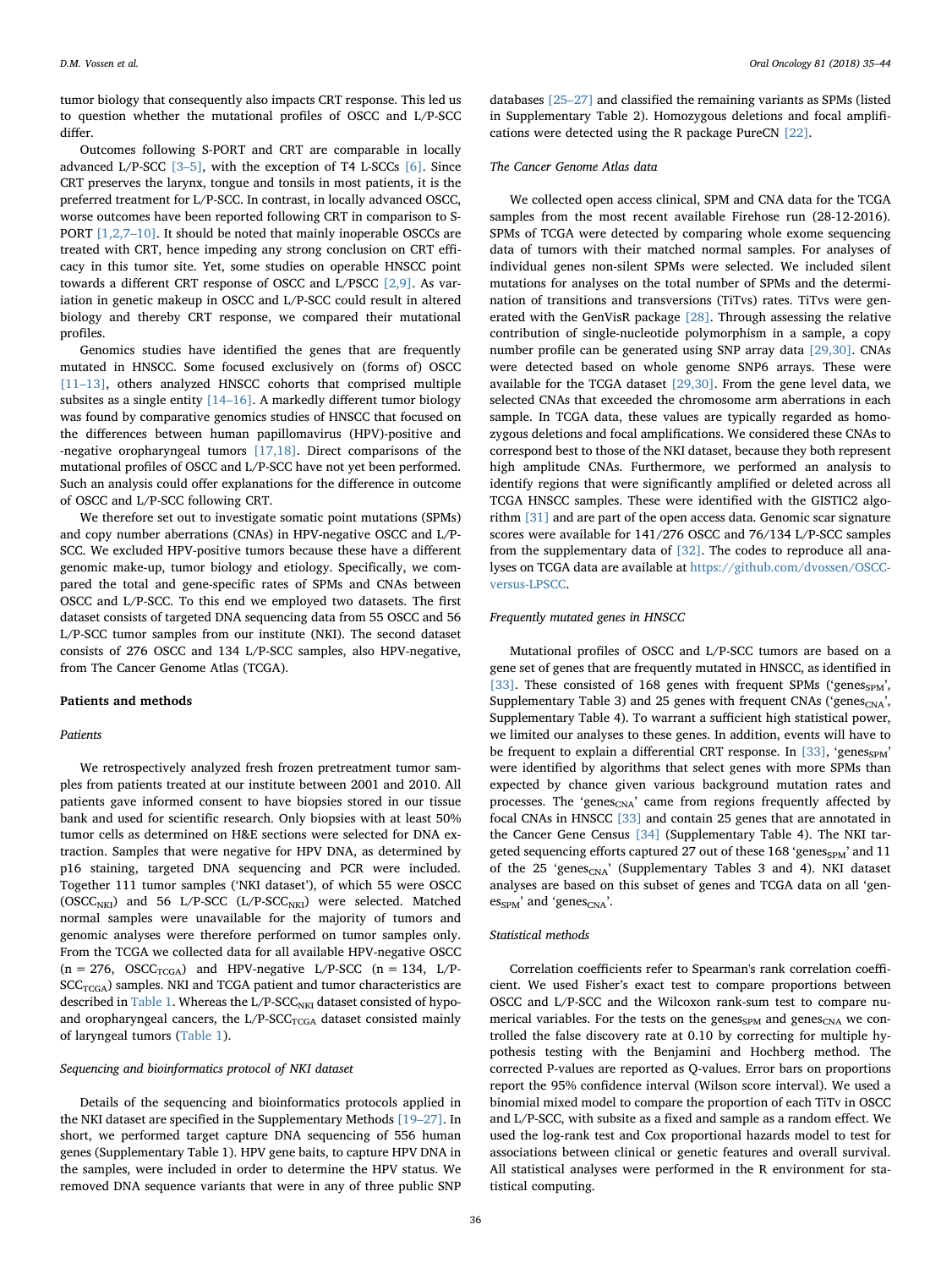#### <span id="page-3-0"></span>Table 1

Patient and tumor characteristics.

|                        | OSCC <sub>NKI</sub><br>$(n = 55)$ |                  | P-SCC <sub>NKI</sub><br>$(n = 56)$ |                  | OSCC <sub>TCGA</sub><br>$(n = 276)$ |                  | $\rm L/P\text{-}SCC_{TCGA}$<br>$(n = 134)$ |                |
|------------------------|-----------------------------------|------------------|------------------------------------|------------------|-------------------------------------|------------------|--------------------------------------------|----------------|
| Variable               | ${\bf N}$                         | $\%$             | ${\bf N}$                          | $\%$             | $\mathbf N$                         | $\%$             | ${\bf N}$                                  | $\%$           |
| Age                    |                                   |                  |                                    |                  |                                     |                  |                                            |                |
| Mean (SD)              | 63 (12)                           |                  | 60(9)                              |                  | 62(14)                              |                  | 61(9)                                      |                |
| Median (range)         | 64 (43-93)                        |                  | 58 (37-78)                         |                  | 62 (19-90)                          |                  | $61(38 - 85)$                              |                |
| Gender                 |                                   |                  |                                    |                  |                                     |                  |                                            |                |
| Male                   | 40                                | 73               | 39                                 | 70               | 179                                 | 65               | 108                                        | 81             |
| Female                 | 15                                | 27               | 17                                 | 30               | 97                                  | 35               | 26                                         | 19             |
| Primary site           |                                   |                  |                                    |                  |                                     |                  |                                            |                |
| Hypopharynx            | $\boldsymbol{0}$                  | $\boldsymbol{0}$ | 28                                 | 50               | $\bf{0}$                            | $\boldsymbol{0}$ | $\sqrt{5}$                                 | $\overline{4}$ |
| Larynx                 | $\bf{0}$                          | $\bf{0}$         | $\mathbf{0}$                       | $\boldsymbol{0}$ | $\bf{0}$                            | $\boldsymbol{0}$ | 105                                        | 78             |
| Oral cavity            | 55                                | 100              | $\bf{0}$                           | $\boldsymbol{0}$ | 276                                 | 100              | $\bf{0}$                                   | $\mathbf{0}$   |
| Oropharynx             | $\bf{0}$                          | $\bf{0}$         | 28                                 | 50               | $\mathbf{0}$                        | $\bf{0}$         | 24                                         | 18             |
| T stage <sup>a</sup>   |                                   |                  |                                    |                  |                                     |                  |                                            |                |
| T <sub>0</sub>         | $\pmb{0}$                         | $\bf{0}$         | $\boldsymbol{0}$                   | $\pmb{0}$        | $\bf{0}$                            | $\boldsymbol{0}$ | $\mathbf{1}$                               | $\mathbf{1}$   |
| T1                     | 9                                 | 16               | $\mathbf{1}$                       | $\,2$            | 27                                  | 10               | 10                                         | $\overline{7}$ |
| $\operatorname{T2}$    | 27                                | 49               | 8                                  | 14               | 87                                  | 32               | 15                                         | 11             |
| T <sub>3</sub>         | $\overline{7}$                    | 13               | 24                                 | 43               | 56                                  | 20               | 32                                         | 24             |
| T <sub>4</sub>         | 12                                | 22               | 23                                 | 41               | 92                                  | 33               | 59                                         | 44             |
| $\mathbf{T}\mathbf{x}$ | $\bf{0}$                          | $\boldsymbol{0}$ | $\boldsymbol{0}$                   | $\pmb{0}$        | $\boldsymbol{7}$                    | 3                | 12                                         | 9              |
| Missing                | $\bf{0}$                          | $\bf{0}$         | $\bf{0}$                           | $\boldsymbol{0}$ | $\overline{7}$                      | 3                | 5                                          | $\overline{4}$ |
| $N$ stage <sup>a</sup> |                                   |                  |                                    |                  |                                     |                  |                                            |                |
| $_{\rm N0}$            | 28                                | 51               | 9                                  | 16               | 109                                 | 39               | 46                                         | 34             |
| N1                     | 9                                 | 16               | $\boldsymbol{7}$                   | 13               | 45                                  | 16               | 15                                         | 11             |
| $_{\rm N2}$            | 17                                | 31               | 35                                 | 63               | 83                                  | $30\,$           | 46                                         | 34             |
| $_{\rm N3}$            | $\mathbf{1}$                      | $\,2$            | $\mathbf 5$                        | 9                | $\mathbf{2}$                        | $1\,$            | 3                                          | $\mathbf{2}$   |
| $_{\rm Nx}$            | $\pmb{0}$                         | $\boldsymbol{0}$ | $\boldsymbol{0}$                   | $\boldsymbol{0}$ | 29                                  | 11               | 19                                         | 14             |
| Missing                | $\bf{0}$                          | $\bf{0}$         | $\bf{0}$                           | $\boldsymbol{0}$ | 8                                   | 3                | 5                                          | $\overline{4}$ |
| <b>Smoker</b>          |                                   |                  |                                    |                  |                                     |                  |                                            |                |
| Current or former      | 35                                | 64               | 50                                 | 89               | 191                                 | 69               | 119                                        | 89             |
| Never                  | 12                                | 22               | $\mathbf{1}$                       | $\,2$            | 78                                  | 28               | 12                                         | 9              |
| Unknown                | 8                                 | 15               | 5                                  | 9                | $\overline{7}$                      | 3                | 3                                          | $\overline{2}$ |
| Alcohol consumption    |                                   |                  |                                    |                  |                                     |                  |                                            |                |
| Yes                    | 30                                | 55               | 51                                 | 91               | 78                                  | 28               | 45                                         | 34             |
| No                     | 18                                | 33               | $\mathbf{2}$                       | $\overline{4}$   | 37                                  | 13               | $\overline{7}$                             | 5              |
| Unknown                | $\overline{7}$                    | 13               | 3                                  | 5                | 161                                 | 58               | 82                                         | 61             |
|                        |                                   |                  |                                    |                  |                                     |                  |                                            |                |

<span id="page-3-1"></span><sup>a</sup> Pathologic stages are reported for OSCC<sub>NKI</sub>, OSCC<sub>TCGA</sub> and L/P-SCC<sub>TCGA</sub>, clinical stages for P-SCC<sub>NKI</sub>.

### Results

# Mutational profiles: major similarities and minor differences between subsites

We first determined the mutational profiles of the NKI tumor samples in terms of somatic point mutations (SPMs) and copy number aberrations (CNAs), and compared them to the TCGA. We restricted our analysis to gene sets with genes that were previously found to have frequent SPMs ('genes $_{SPM}$ ') and CNAs ('genes $_{CNA}$ ') in the TCGA HNSCC data (see Methods). [Fig. 1](#page-4-0)A gives an overview of the frequently mutated genes in all samples. We then calculated the percentage of samples that carry a SPM in each individual gene $_{\text{SPM}}$  and a CNA of each gene $_{\text{CNA}}$ , within  $OSCC<sub>NKI</sub>$ ,  $OSCC<sub>TCGA</sub>$ ,  $P-SCC<sub>NKI</sub>$  and  $L/P-SCC<sub>TCGA</sub>$ . These revealed many similarities across datasets and subsites, with frequent SPMs in TP53, CDKN2A and PIK3CA and CNAs in CCND1, CDKN2A and EGFR ([Fig. 1B](#page-4-0) and C). When clustering on affected genes<sub>SPM</sub>, or genes<sub>CNA</sub> OSCC from different datasets clustered with each other (Supplementary Fig. 1). Overall similarities are further supported by the high correlations between the datasets and across subsites as illustrated in Supplementary Fig. 2 (ρ range 0.71–0.85).

In summary, the mutational profiles are remarkably similar. However, there are differences both between datasets and subsites. Therefore, to identify differences between subsites while excluding dataset bias, we compared the mutational profiles of subsites within datasets.

# OSCCs and L/P-SCCs have distinct patterns of somatic point mutation affected genes

To expose the differences between OSCC and L/P-SCC, we next compared the percentage of samples with SPMs in the gene<sub>SPM</sub> set. After correcting for multiple hypothesis testing, significance was reached for only one gene in the NKI and for four in the TCGA dataset ([Fig. 2](#page-5-0)A). CASP8 mutations occurred almost exclusively in OSCC in both the NKI (15% vs 0%; Q < 0.1) and TCGA datasets (17% vs 2%; Q < 0.001). HRAS mutations followed this trend, which reached significance in the TCGA dataset (10% vs 1%; Q < 0.01). In contrast, LAMA2 (5% vs 19%;  $Q < 0.01$ ) and NSD1 mutations (7% vs 25%;  $Q < 0.001$ ) occurred less frequently in OSCC than L/P-SCC. LAMA2 and NSD1 were not sequenced in the NKI dataset.

Next, we compared the total number of SPMs (including silent mutations, see Methods) per sample between subsites. This was performed in the TCGA dataset only, since the total number of mutations was too small in the NKI dataset due to the limited targeted sequencing (556 genes). We found that L/P-SCC had significantly more mutations per sample than OSCC (median 191 vs 146 per sample; P < 0.001) ([Fig. 2B](#page-5-0)). We then investigated the distribution of the different possible transitions and transversions (TiTvs) in the SPMs. Each individual TiTv was more frequent in L/P-SCC samples (Supplementary Fig. 3A). However, proportionally,  $G \rightarrow A/C \rightarrow T$  transitions were more common (P < 0.001) and G  $\rightarrow$  T/C  $\rightarrow$  A transversions less common (P < 0.001) in OSCC (Supplementary Fig. 3B). Prompted by these increased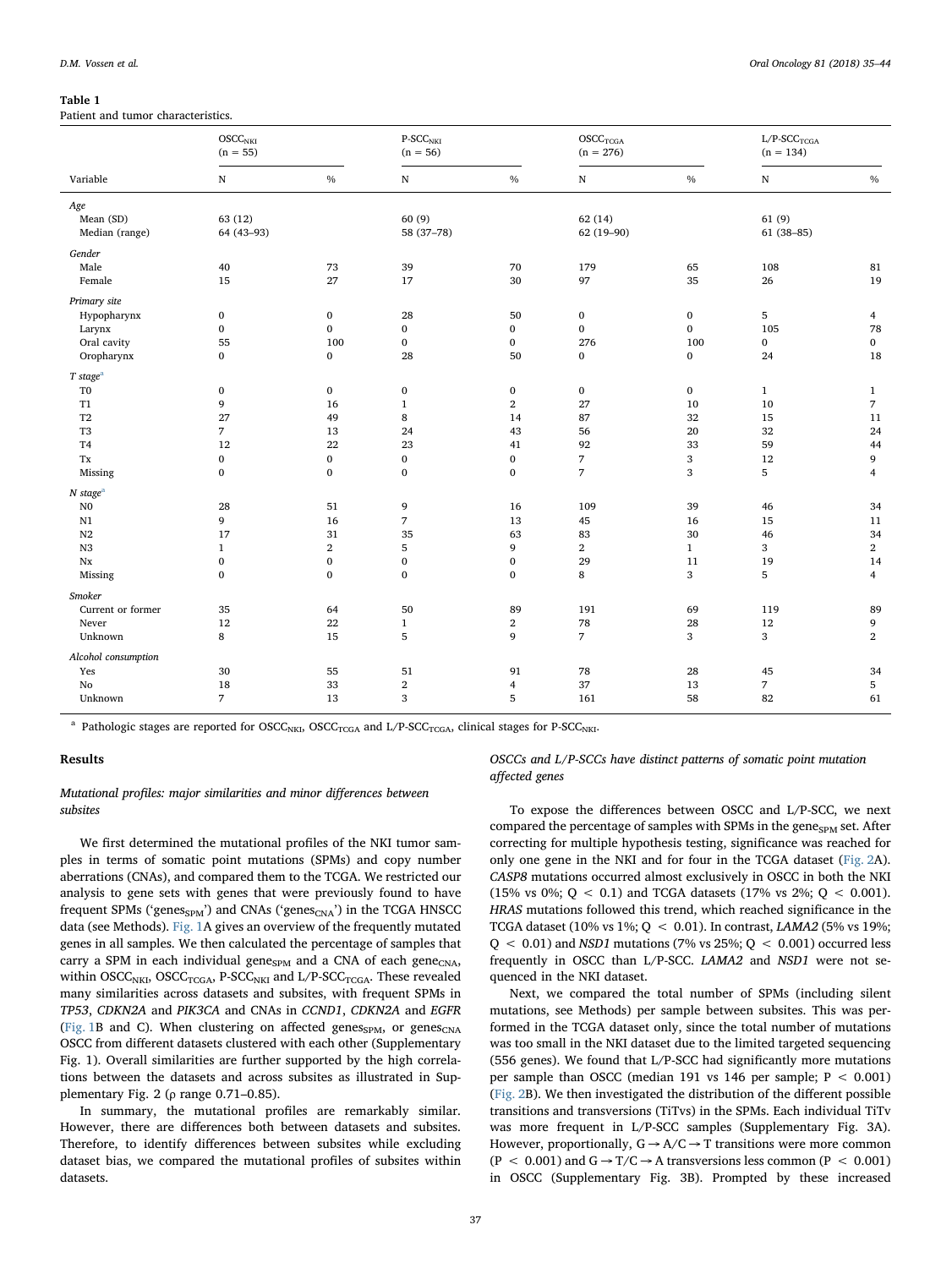<span id="page-4-0"></span>

Fig. 1. Frequently mutated genes in the NKI and TCGA dataset. (A) An overview of the mutations found in the most frequently mutated genes<sub>SPM</sub> and genes<sub>CNA</sub>. Genes correspond to those in (B) and (C). (B) Genes<sub>SPM</sub> and their frequency of somatic point mutations in the NKI and TCGA datasets. Shown are the genes<sub>SPM</sub> that have a somatic point mutation in at least 5% of samples in at least one dataset, plus BRCA1. Errors bars show the 95% confidence interval of the mean. (C) Genes<sub>CNA</sub> and their frequency of copy number aberration in the NKI and TCGA datasets. Shown are the genes<sub>CNA</sub> that have a copy number aberration in at least 5% of samples in at least one datasets. Error bars show the 95% confidence interval around the mean.

numbers and altered mutation spectrum, we assessed which of 30 COSMIC mutational signatures ([http://cancer.sanger.ac.uk/cosmic/](http://cancer.sanger.ac.uk/cosmic/signatures) [signatures](http://cancer.sanger.ac.uk/cosmic/signatures), 18-12-2017) was present in each tumor sample in order to infer the cause of these differences (Supplementary Methods). We found five signatures with a significant difference in the prevalence of these signatures ([Fig. 2C](#page-5-0)). Signatures 1 and 15, associated with age and DNA mismatch repair respectively, are more prevalent in OSCC. L/P-SCC, in contrast, are characterized by a prevalence of signatures 3, 4 and 24, that are associated with homologous recombination (HR) deficiency, smoking and aflatoxin exposure respectively. The prevalence of the age and smoking associated signatures is consistent with the relative contribution of smokers and younger patients within the different patient populations ([Table 1](#page-3-0)).

In summary, OSCC is characterized by frequent CASP8 and HRAS mutations and relatively infrequent LAMA2 and NSD1 mutations. The mutational burden is higher in L/P-SCC and they show more frequently signs of HR DNA repair defects.

# Common copy number aberrations occur less frequently in OSCCs

To characterize larger genomic aberrations, we next compared the percentage of OSCC and L/P-SCC samples with CNAs in the genes $_{\text{CNA}}$ .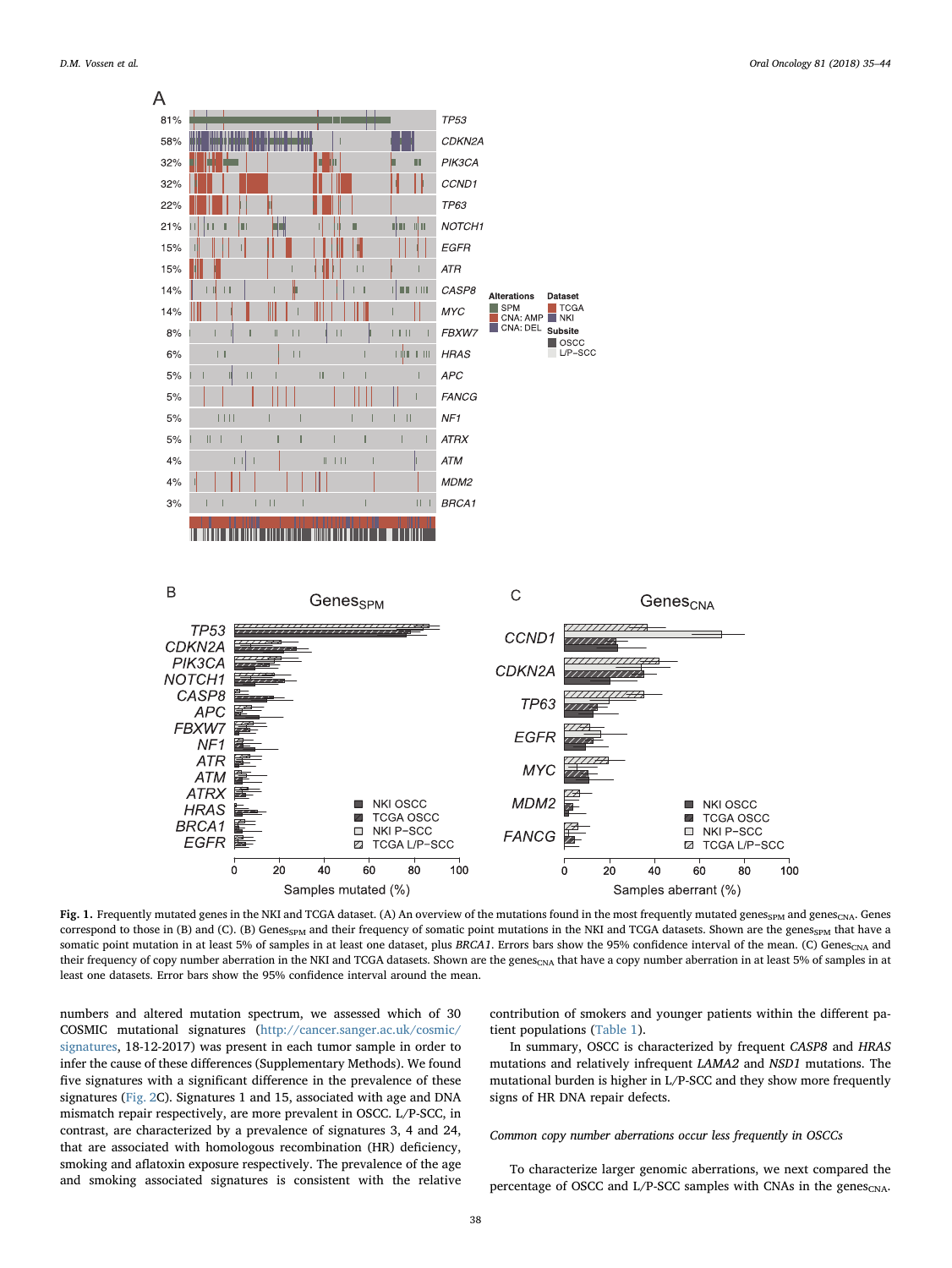<span id="page-5-0"></span>

Fig. 2. Genetic mutations that occur with significant different frequencies between HNSCC subsites. (A) Genes<sub>SPM</sub> with a significant different frequency of somatic point mutations between oral squamous cell carcinomas (OSCC) and laryngeal and pharyngeal squamous cell carcinomas (L/P-SCC). Bars show the frequency of somatic point mutations in these HNSCC subsites, in the TCGA (top) and NKI (bottom) dataset. (B) Frequency of transitions and transversions (TiTvs) (y-axis) in each TCGA sample (x-axis). One sample without somatic mutations and four samples with more than 1000 somatic mutations are not shown. Inlay boxplot compares the distribution of total number of TiTvs per sample between subsites (outliers not shown, but included in statistical testing). (C) COSMIC mutational signatures that were present in significantly higher proportion of OSCC or L/P-SCC. (D) Genes<sub>CNA</sub> with significant different frequency of copy number aberrations between OSCC and L/P-SCC.

The occurrence of CNAs was significantly lower in OSCC compared to L/P-SCC for CCND1 and TP63. CCND1 was less frequently amplified in OSCC than L/P-SCC in both the NKI (24% vs 70%;  $Q < 0.001$ ) and TCGA datasets (23% vs 37%; Q < 0.1) [\(Fig. 2](#page-5-0)D). TP63 (14% vs 35%; Q < 0.001) was also less frequently amplified in OSCC than L/P-SCC in the TCGA dataset. The trend was the same in the NKI dataset, but did not reach significance. Interestingly, both genes were less frequently amplified in OSCC than L/P-SCC. This led us to question whether OSCCs have in general fewer CNAs than L/P-SCCs.

First, for each sample, we considered the total number of CNAs

amongst the genes<sub>CNA</sub> set. We compared OSCC with L/P-SCC samples and found that OSCC samples have fewer CNAs in both the NKI  $(P < 0.001)$  and TCGA ( $P < 0.001$ ) datasets (Supplementary Table 5). Others have shown that CASP8-mutated HNSCC harbor fewer CNAs than CASP8-wildtype HNSCC [\[11\].](#page-9-4) Given the enrichment for CASP8 mutations in OSCC, we also compared the frequency of CNAs while excluding CASP8-mutated samples. We still found fewer CNAs in OSCC in both, the NKI ( $P < 0.01$ ) and TCGA ( $P < 0.05$ ) datasets (Supplementary Table 5). Finally, per sample, we considered the total number of CNAs amongst regions that are significantly often amplified or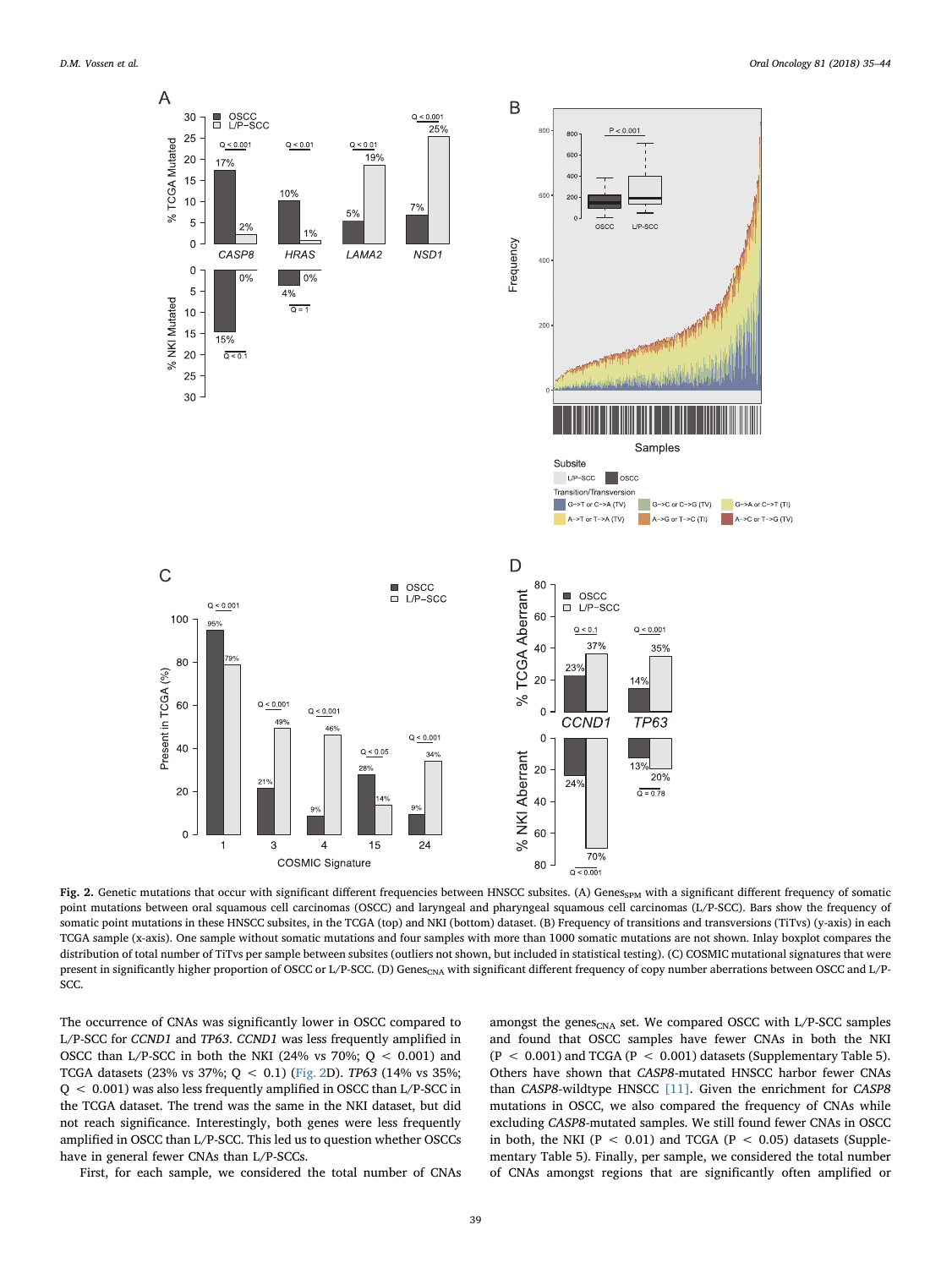<span id="page-6-0"></span>

Fig. 3. OSCC has fewer copy number aberrations. (A) Boxplot of the number of regions with focal copy number aberration (CNA) in all oral squamous cell carcinoma (OSCC) and laryngeal and pharyngeal squamous cell carcinoma (L/P-SCC) samples from the TCGA dataset. (B) Same as (A), but subsites are stratified according to CASP8 mutation status. (C) Same as (A), but subsites are stratified according to HRAS mutation status.

deleted across all TCGA HNSCC samples. This analysis was performed on whole genome copy number data that was possible in the TCGA data set. OSCC harbored fewer regions of amplification and deletion than L/ P-SCC, both including ( $P < 0.001$ ) and excluding ( $P < 0.01$ ) CASP8mutated samples ([Fig. 3A](#page-6-0) and B). As CASP8 and HRAS mutations frequently co-occur in OSCC  $[11]$  (in OSCC<sub>TCGA</sub> 40% of CASP-mutated versus 4% of CASP-wildtype tumors harbored HRAS mutations,  $P < 0.001$ ), we further stratified by HRAS mutation status as well. Also HRAS-wildtype OSCC showed fewer regions of amplification and deletion than their HRAS-wildtype L/P-SCC counterparts ([Fig. 3](#page-6-0)C).

Taken together, these copy number data show that OSCC harbor fewer CNAs and in particular less frequent amplification of CCND1 and TP63 than L/P-SCC.

#### OSCCs have fewer genomic scars

Chromosomal instability processes may underlie the observed increase in CNAs in L/P-SCC. HR deficiency can cause chromosomal instability that results in gross CNAs [\[35\]](#page-10-10), often referred to as 'genomic scars'. Three SNP array-based genomic scar signatures were applied to the TCGA HNSCC dataset in a recent study [\[32\].](#page-10-7) These signatures quantify the level of a particular pattern of genomic scarring and each signature is associated with HR deficiency (i.e. BRCA1 or BRCA2 mutations) or markers thereof (cisplatin sensitivity). The signatures are: Number of telomeric Allelic Imbalances (NtAI) [\[36\]](#page-10-11), Large Scale Transition (LST) [\[37\]](#page-10-12) and Homologous Recombination Deficiency (HRD) score [\[38\]](#page-10-13). Here we compared signature scores between OSCC and L/P-SCC, in order to probe for possible HR deficiency differences. We find that OSCCs had significantly lower genomic scar scores than L/ P-SCCs. This was true for all tested signatures ([Fig. 4A](#page-7-0)). Stratifying subsites according to CASP8 mutation status revealed a consistent pattern across all three signatures: CASP8-mutated OSCC had the lowest score, then CASP8-wild type OSCC and finally CASP8-wild type L/P-SCC ([Fig. 4B](#page-7-0)). There were no CASP8-mutated L/P-SCC samples with available signatures scores in this dataset. The pattern was similar when stratifying by HRAS mutation status [\(Fig. 4C](#page-7-0)).

To further quantify potential HR deficiency across subsites, we split samples at the median HRD score following the example of Abkevich

et al. [\[38\].](#page-10-13) The proportion of samples with a high HRD score was substantially higher in the L/P-SCCs than OSCCs, regardless whether CASP8-mutated tumors were included (76% vs 45%;  $P < 0.001$ ) or excluded (76% vs 50%;  $P < 0.001$ ). These results are in line with our observation that L/P-SCCs have a higher prevalence of an HR deficiency associated mutational signature [\(Fig. 2C](#page-5-0)). Samples with presence of the HR deficiency associated mutational signature had higher genomic scar signature scores, thereby further sustaining this finding (Supplementary Fig. 4).

In a previous study (manuscript submitted), we found functional HR and Fanconi anemia (FA) pathway defects in a panel of HNSCC cell lines that were accompanied by FA/HR gene SPMs. As SPMs in HR/FA genes (Supplementary Table 6) may have caused the observed HR deficiencies, we tested for an association between such mutations and the signature scores in all samples with available scar signature scores. HR/ FA-mutated tumor samples had significantly higher NtAI and LST scores ([Fig. 5A](#page-7-1)). HRD scores were, however, similar. This pattern was also still present when analyzing OSCC and L/P-SCC separately [\(Fig. 5](#page-7-1)B and C), although not always significant, possibly due to the smaller sample sizes. Finally, the proportion of HR/FA-mutated OSCCs was lower than that of L/P-SCC in the TCGA (P < 0.05), but this could not be confirmed in the smaller NKI dataset (Supplementary Fig. 5).

Overall, our results indicate that OSCC harbor less HR defects as determined by genomic scar signatures. This holds true when excluding the CNA-silent subgroup of CASP8-mutated tumors, enriched in OSCCs. Thus, a lower incidence of HR deficiency in OSCC than L/P-SCC might underlie the lower incidence of CNAs in OSCC.

# Associations of mutational features with clinical outcomes

OSCC, compared to L/P-SCC, showed largely similar but also distinctly different mutational features. Contemporary OSCC treatment regimens prioritize surgery over CRT, partly due to the absence of a pronounced CRT response in OSCC in the past. Thus, this resulted in a lack of CRT-treated OSCC patients available for genomic CRT response association studies. In an attempt to investigate the potential clinical relevance of the here observed biology characteristic to L/P-SCC or OSCC, i.e. genetic aberrations, we explored alternative data bases.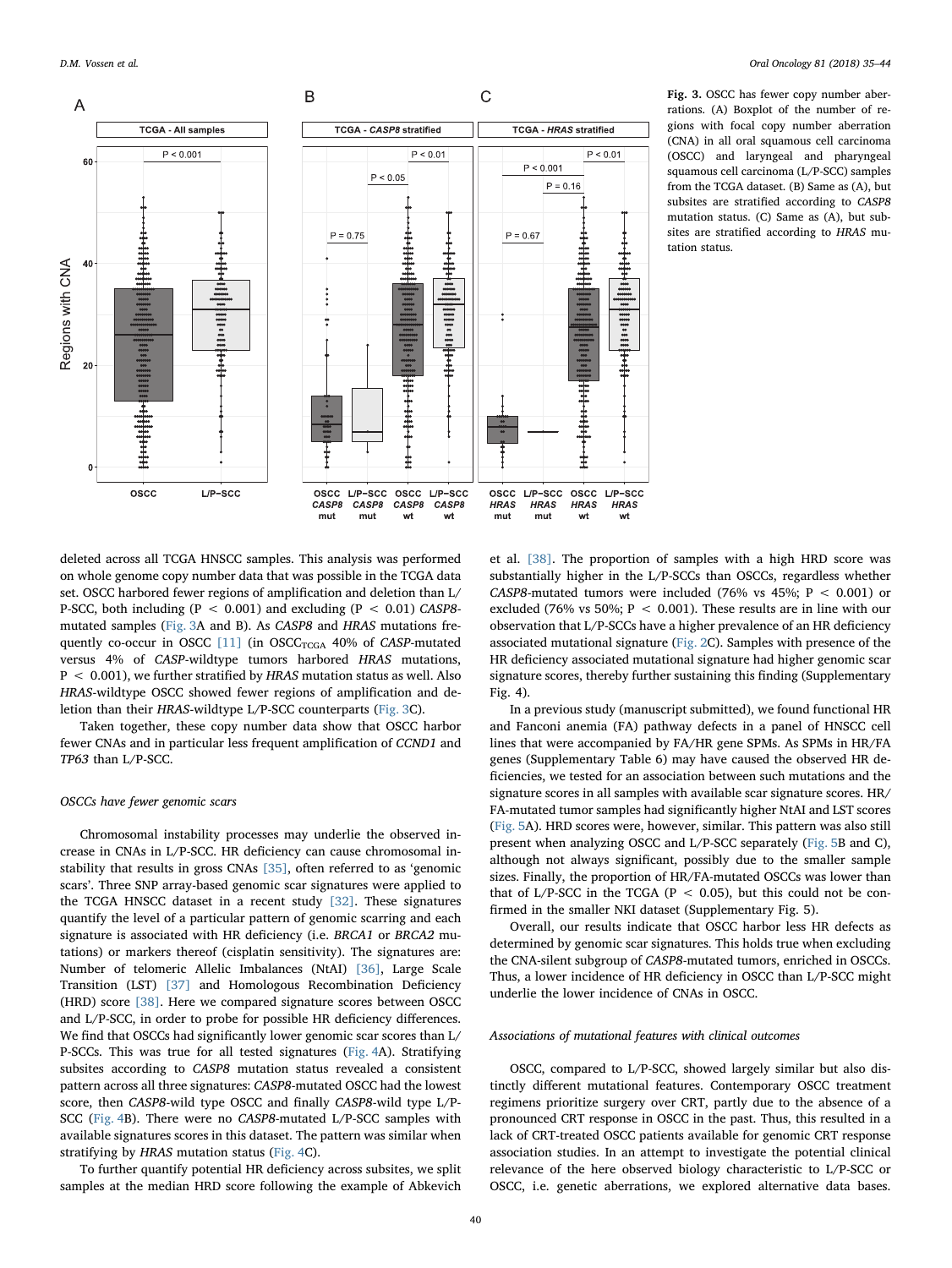<span id="page-7-0"></span>

Fig. 4. OSCC has fewer genomic scars. (A) Boxplot of genomic scar signature scores in 141 oral squamous cell carcinoma (OSCC) and 76 laryngeal and pharyngeal squamous cell carcinoma (L/P-SCC) samples from the TCGA dataset. The signatures are: number of telomeric Allelic Imbalances (NtAI), Large Scale Transition (LST), Homologous Recombination Deficiency (HRD) score. (B) Same as (A), but subsites are stratified according to CASP8 mutation status. (C) Same as (A), but subsites are stratified according to HRAS mutation status.

<span id="page-7-1"></span>

Fig. 5. Somatic point mutations in Homologous recombination and Fanconi anemia genes are associated with genomic scar signature scores. (A) Genomic scar signature scores in 141 oral squamous cell carcinoma (OSCC) and 76 laryngeal and pharyngeal squamous cell carcinoma (L/P-SCC) samples from the TCGA dataset. Boxplots compare score signatures of samples with a somatic mutation in any of the HR/FA genes (Mut) and those wildtype for all HR/FA genes (Wt). (B) Same as (A), but only showing OSCC samples. (C) Same as (A), but only showing L/ P-SCC samples.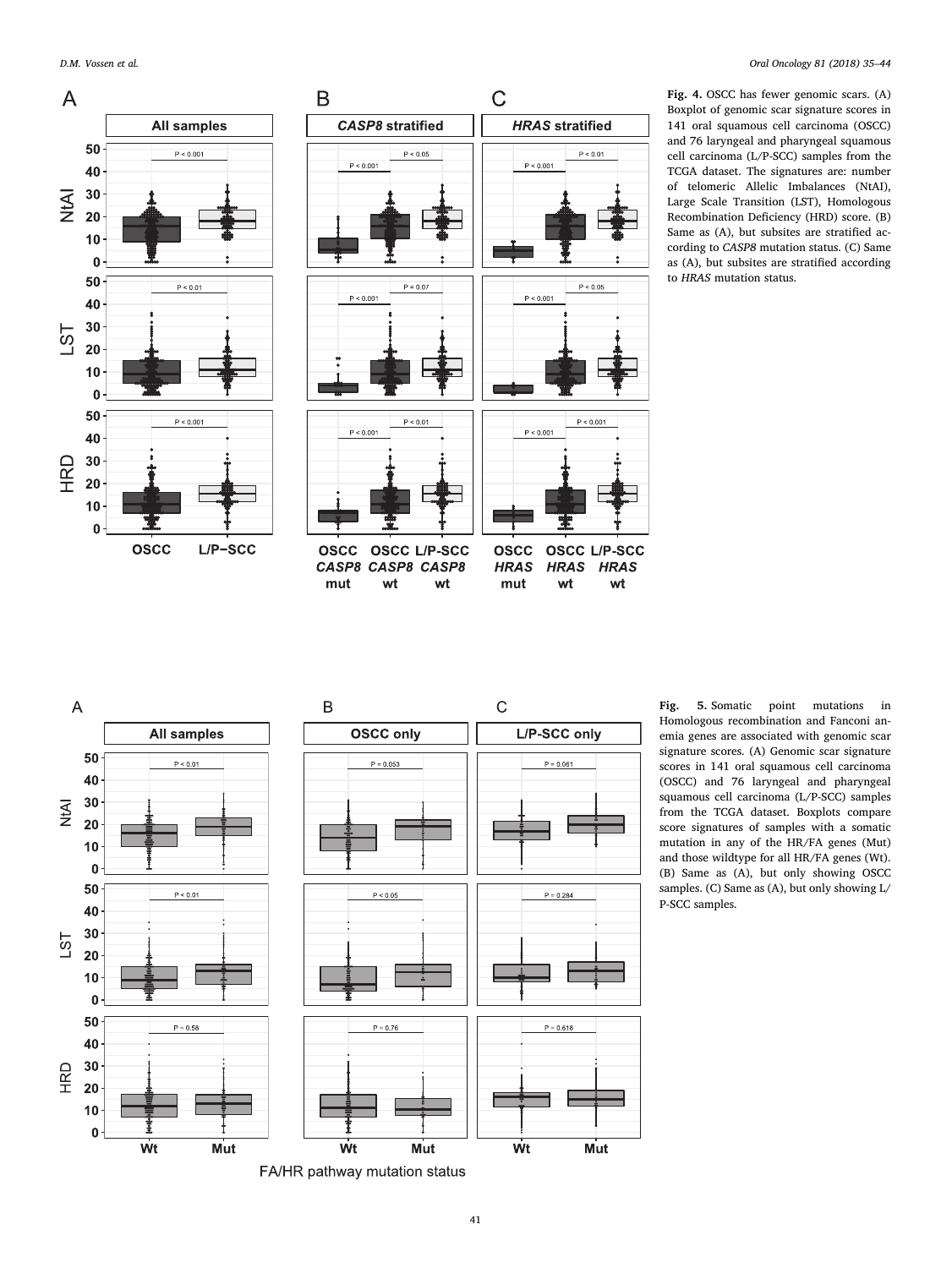<span id="page-8-0"></span>

Fig. 6. Illustration of a potential clinical role of the OSCC or L/P-SCC specific mutational features. Overall survival (OS) of TCGA OSCC patients stratified by (A) the total number of SPMs per sample ('mutational burden') (median split), (B) NtAI score (third quartile split) and (C) CASP8 SPM mutation status. Mutational burden and NtAI score are continuous variables, and as such were associated with OS in Cox proportional hazards models ( $P = 0.01$  and  $P = 0.005$  in univariate models, respectively). Subsequently, these variables were split for illustration purposes, and the corresponding log-rank test P-values are shown in-figure. Similarly, in the TCGA ovarian cancer dataset (D) mutational burden, (E) NtAI score and (F) LST score were each associated with OS as a continuous variable ( $P = 0.013$ ,  $P = 0.029$ and  $P < 0.001$  in univariable Cox models, respectively). Each was subsequently median split for illustration purposes. Supplementary Tables 7 and 8 contain the hazard ratios and P-values of all uni- and multivariable Cox models for the TCGA OSCC and ovarian cancer datasets, respectively.

Primarily set up for genomic studies, the TCGA data contains only surgically treated cases and clinical data are incomplete. To test adequacy, we first analyzed whether the two HNSCC datasets display the known impact of strong clinical factors (T-stage, N-stage and age) on overall survival (Supplementary Fig. 6). As the OSCC clinical data behaved as expected, we next tested whether the individual mutational features are associated with clinical outcome (Supplementary Table 7). We find that mutational burden, NtAI score and CASP8 mutations are connected to poor prognosis in this patient group [\(Fig. 6](#page-8-0)A–C). To further deduce a role in platinum-based treatment responses, we investigated the relevance of the genomic alterations in the TCGA ovarian cancer dataset (Supplementary Fig. 6 and Supplementary Table 8). These patients received adjuvant platinum-based chemotherapy [\[39\]](#page-10-14). Here we observe that mutational burden, NtAI and LST are associated with a better overall survival [\(Fig. 6D](#page-8-0)–F and Supplementary Table 8), suggesting that patients with tumors with such characteristics may benefit from platinum-based treatments.

Together, these observations could point to a favorable platinum response of tumors with the genetic characteristics of L/P-SCC, in particular repair-defect associated signatures and scars. They are less frequent in OSCC, however relevant to outcome if present. This might explain the lack of a pronounced CRT response in this tumor site.

#### Discussion

Prompted by clinical indications that OSCC may respond differently to CRT than L/P-SCC, we compared the mutational profiles of OSCC and L/P-SCC. We identified six genes that are more frequently mutated in either OSCC or L/P-SCC. We find that OSCC has fewer SPMs and CNAs than L/P-SCC. Important in the context of CRT response, the subsites score differently in mutation and genomic scar signatures associated with HR deficiency.

Our analyses show that OSCC scores lower than L/P-SCC on three HR deficiency associated scar signatures. These signatures scores were positively associated with SPMs in HR/FA genes. These results thus strongly suggest that L/P-SCC harbor HR defects, and that those are less common in OSCC. It should be noted that these signatures were developed for breast and ovarian cancer. Two of these signatures are associated with mutations in the HR genes BRCA1 and BRCA2, in basallike breast cancer [\[37\]](#page-10-12) and ovarian tumors [\[38\].](#page-10-13) The third signature is associated with cisplatin sensitivity in breast cancer cell lines [\[36\]](#page-10-11). In our analysis in HNSCC, we found, however, overall a good interrelation between genomic scar signatures, COSMIC HR signatures and the presence of SPMs in FA/HR genes, together supporting biological signification of the scoring. Importantly, cells and tumors with HR defects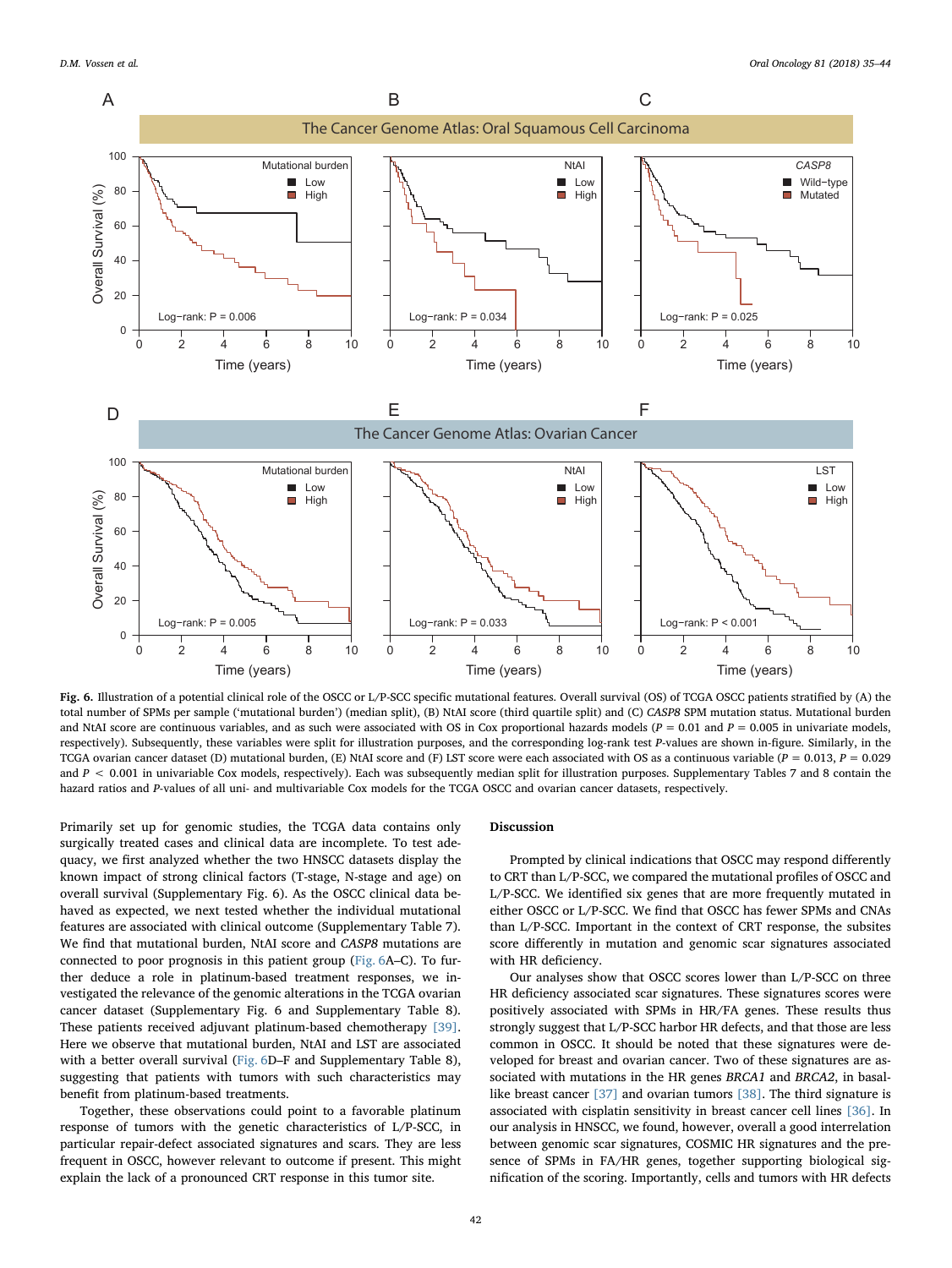are particularly sensitive to platinum-based chemotherapeutics such as cisplatin [\[35\].](#page-10-10) Clinical association studies based on TCGA data should be considered with caution. In addition, TCGA patients all underwent surgery, hampering a comparison to definite CRT. Yet, our observations do illustrate a potential link between the genetic characteristics related to HR defects and the reported superior CRT response in L/P-SCC. Indicating relevance in HNSCC, they depicted poor prognosis in the OSCC patient dataset. A prolonged survival was evident in patients with ovarian cancers that showed high mutational burden or signs of HR defects. Treated with platinum-based adjuvant chemotherapy [\[39\]](#page-10-14), this could point to a favorable treatment setting for such HR-affected tumors. With a decreased incidence in OSCC, this would be therefore consistent with an overall decrease in the CRT response. Taken together, our findings could therefore provide the basis for a differential CRT response and explain why the reported outcomes of L/P-SCC following platinum-based CRT may be better than those of OSCC [\[2,7,8,10\]](#page-9-1).

The HNSCC genes<sub>SPM</sub> and genes<sub>CNA</sub> sets where originally identified in the TCGA dataset [\[33\]](#page-10-8). The TCGA HNSCC dataset however mostly consists of OSCC tumor samples (roughly two thirds), thereby possibly causing some bias in the gene set selection. Genes which were frequently mutated in OSCC were therefore well captured. However, we acknowledge that due to the smaller proportion of L/P-SCC samples in the TCGA dataset, genes that are frequently mutated in L/P-SCC but not OSCC might have remained undetected. Yet, while also including our NKI data set, we were able to assess well whether or not these  $genes<sub>SPM</sub>$ and genes $_{\text{CNA}}$  were also frequently mutated in L/P-SCC.

The results of our analysis show that OSCCs are enriched for CASP8 and HRAS mutations and are consistent with other studies that identified a subset of OSCCs characterized by frequent CASP8 mutations cooccurring with HRAS mutations and infrequent CNAs [\[11,14\]](#page-9-4). One of these studies found that CASP8-mutated tumors were more tumorigenic and larger in an orthotopic model of OSCC [\[11\]](#page-9-4). Another study demonstrated that CASP8 mutations promote migration and invasion in HNSCC cell lines and tumor growth in mouse xenografts [\[40\].](#page-10-15) These experimental results seem in contradiction with clinical data, which indicate that HNSCC with infrequent CNAs have a relatively good outcome [\[14,41\].](#page-9-5) CASP8 has a role in the extrinsic apoptotic pathway that may also influence treatment resistance [\[42,43\]](#page-10-16). Cisplatin- and radiotherapy-induced apoptosis signals have been correlated to tumor response in some cancer types [\[44,45\].](#page-10-17) Whether inactivating CASP8 mutations in OSCC [\[40\]](#page-10-15) could contribute to a poor CRT response, will have to be evaluated in future studies. The finding that CASP8-mutated OSCCs harbor fewer CNAs than other OSCC is supported both by our and other's data [\[11,14\].](#page-9-4) Our results further demonstrate that OSCC is a subsite with fewer CNAs even when CASP8 wild-type. Another finding of this study was enrichment of LAMA2 and NSD1 mutations in L/P-SCCs. NSD1 encodes a histone methyltransferase. An epigenome deregulation study conducted on TCGA data confirms the enrichment of NSD1 mutations in laryngeal carcinomas [\[46\].](#page-10-18) The enrichment of LAMA2 mutations in L/P-SCC has not yet been reported to our knowledge. LAMA2 (encoding a subunit of laminin) germline loss has been reported in neurofibromatosis type 1 associated tumors [\[47\]](#page-10-19) and hypermethylation in colorectal carcinoma [\[48\]](#page-10-20). As positive selection of LAMA2 mutations suggests functional involvement of this gene, it raises the question why this is in particular the case in L/P-SCC. Future research may answer the subsite-specific role of these mutated genes.

# Conclusion

There are genetic differences between OSCC and L/P-SCC with respect to several genes that are frequently mutated. COSMIC signatures, genomic scars and frequent CNAs reveal possible differences in HR deficiency. This reflects a different biology that could provoke an altered CRT response. Our findings could stimulate future investigations into more individualized treatment protocols for different subsites of head and neck cancer.

# Conflict of interest

The authors declare no conflicts of interest.

#### Acknowledgements

This study was sponsored by grants from the Verwelius fund, Brunel International, the EU 7th framework program (ARTFORCE) and Alpe d'HuZes-KWF (DESIGN). No grant number is applicable. The authors thank members of the Genomics Core Facility for their assistance and Jos Elbers, Paul Essers and Martijn van der Heijden for carefully reading the manuscript.

# Appendix A. Supplementary material

Supplementary data associated with this article can be found, in the online version, at [http://dx.doi.org/10.1016/j.oraloncology.2018.04.](http://dx.doi.org/10.1016/j.oraloncology.2018.04.006) [006](http://dx.doi.org/10.1016/j.oraloncology.2018.04.006).

#### References

- <span id="page-9-0"></span>[1] Elbers JBW, Al-Mamgani A, Paping D, van den Brekel MWM, Jóźwiak K, de Boer JP, et al. Definitive (chemo)radiotherapy is a curative alternative for standard of care in advanced stage squamous cell carcinoma of the oral cavity. Oral Oncol 2017;75:163–8. [http://dx.doi.org/10.1016/j.oraloncology.2017.11.006.](http://dx.doi.org/10.1016/j.oraloncology.2017.11.006)
- <span id="page-9-1"></span>[2] Iyer NG, Tan DSW, Tan VKM, Wang W, Hwang J, Tan N-C, et al. Randomized trial comparing surgery and adjuvant radiotherapy versus concurrent chemoradiotherapy in patients with advanced, nonmetastatic squamous cell carcinoma of the head and neck: 10-year update and subset analysis. Cancer 2015;121:1599–607. [http://dx.doi.org/10.1002/cncr.29251.](http://dx.doi.org/10.1002/cncr.29251)
- <span id="page-9-2"></span>[3] Wolf GT, Fisher SG, Hong WK, Hillman R, Spaulding M, Department of Veterans Affairs Laryngeal Cancer Study Group, et al. Induction chemotherapy plus radiation compared with surgery plus radiation in patients with advanced laryngeal cancer. N Engl J Med 1991;324:1685–90. doi: [http://dx.doi.org/10.1056/](http://dx.doi.org/10.1056/NEJM199106133242402) [NEJM199106133242402](http://dx.doi.org/10.1056/NEJM199106133242402).
- [4] Forastiere AA, Goepfert H, Maor M, Pajak TF, Weber R, Morrison W, et al. Concurrent chemotherapy and radiotherapy for organ preservation in advanced laryngeal cancer. N Engl J Med 2003;349:2091–8. [http://dx.doi.org/10.1056/](http://dx.doi.org/10.1056/NEJMoa031317) [NEJMoa031317.](http://dx.doi.org/10.1056/NEJMoa031317)
- [5] Lybak S, Ljøkjel B, Haave H, Karlsdottir À, Vintermyr OK, Aarstad HJ. Primary surgery results in no survival benefit compared to primary radiation for oropharyngeal cancer patients stratified by high-risk human papilloma virus status. Eur Arch Otorhinolaryngol 2017;274:477–87. [http://dx.doi.org/10.1007/s00405-016-](http://dx.doi.org/10.1007/s00405-016-4203-2) [4203-2.](http://dx.doi.org/10.1007/s00405-016-4203-2)
- <span id="page-9-3"></span>[6] Timmermans AJ, van Dijk BAC, Overbeek LIH, van Velthuysen M-LF, van Tinteren H, Hilgers FJM, et al. Trends in treatment and survival for advanced laryngeal cancer: a 20-year population-based study in The Netherlands. Head Neck 2016;38(Suppl. 1):E1247–55. [http://dx.doi.org/10.1002/hed.24200.](http://dx.doi.org/10.1002/hed.24200)
- [7] Gore SM, Crombie AK, Batstone MD, Clark JR. Concurrent chemoradiotherapy compared with surgery and adjuvant radiotherapy for oral cavity squamous cell carcinoma. Head Neck 2015;37:518–23. [http://dx.doi.org/10.1002/hed.23626.](http://dx.doi.org/10.1002/hed.23626)
- [8] Scher ED, Romesser PB, Chen C, Ho F, Wuu Y, Sherman EJ, et al. Definitive chemoradiation for primary oral cavity carcinoma: a single institution experience. Oral Oncol 2015;51:709–15. [http://dx.doi.org/10.1016/j.oraloncology.2015.04.007.](http://dx.doi.org/10.1016/j.oraloncology.2015.04.007)
- [9] Spiotto MT, Jefferson G, Wenig B, Markiewicz M, Weichselbaum RR, Koshy M. Differences in survival with surgery and postoperative radiotherapy compared with definitive chemoradiotherapy for oral cavity cancer: a national cancer database analysis. JAMA Otolaryngol Head Neck Surg 2017;143:691–9. [http://dx.doi.org/](http://dx.doi.org/10.1001/jamaoto.2017.0012) [10.1001/jamaoto.2017.0012.](http://dx.doi.org/10.1001/jamaoto.2017.0012)
- [10] Sher DJ, Thotakura V, Balboni TA, Norris CM, Haddad RI, Posner MR, et al. Treatment of oral cavity squamous cell carcinoma with adjuvant or definitive intensity-modulated radiation therapy. Int J Radiat Oncol Biol Phys 2011;81:e215–22. [http://dx.doi.org/10.1016/j.ijrobp.2011.02.023.](http://dx.doi.org/10.1016/j.ijrobp.2011.02.023)
- <span id="page-9-4"></span>[11] Pickering CR, Zhang J, Yoo SY, Bengtsson L, Moorthy S, Neskey DM, et al. Integrative genomic characterization of oral squamous cell carcinoma identifies frequent somatic drivers. Cancer Discov 2013;3:770–81. [http://dx.doi.org/10.](http://dx.doi.org/10.1158/2159-8290.CD-12-0537) [1158/2159-8290.CD-12-0537.](http://dx.doi.org/10.1158/2159-8290.CD-12-0537)
- [12] Vettore AL, Ramnarayanan K, Poore G, Lim K, Ong CK, Huang KK, et al. Mutational landscapes of tongue carcinoma reveal recurrent mutations in genes of therapeutic and prognostic relevance. Genome Med 2015;7:98. [http://dx.doi.org/10.1186/](http://dx.doi.org/10.1186/s13073-015-0219-2) [s13073-015-0219-2.](http://dx.doi.org/10.1186/s13073-015-0219-2)
- [13] India Project Team of the International Cancer Genome Consortium. Mutational landscape of gingivo-buccal oral squamous cell carcinoma reveals new recurrentlymutated genes and molecular subgroups. Nat Commun 2013;4:2873. [http://dx.doi.](http://dx.doi.org/10.1038/ncomms387) [org/10.1038/ncomms387.](http://dx.doi.org/10.1038/ncomms387)
- <span id="page-9-5"></span>[14] Cancer Genome Atlas Network. Comprehensive genomic characterization of head and neck squamous cell carcinomas. Nature 2015;517:576–82. [http://dx.doi.org/](http://dx.doi.org/10.1038/nature1412)